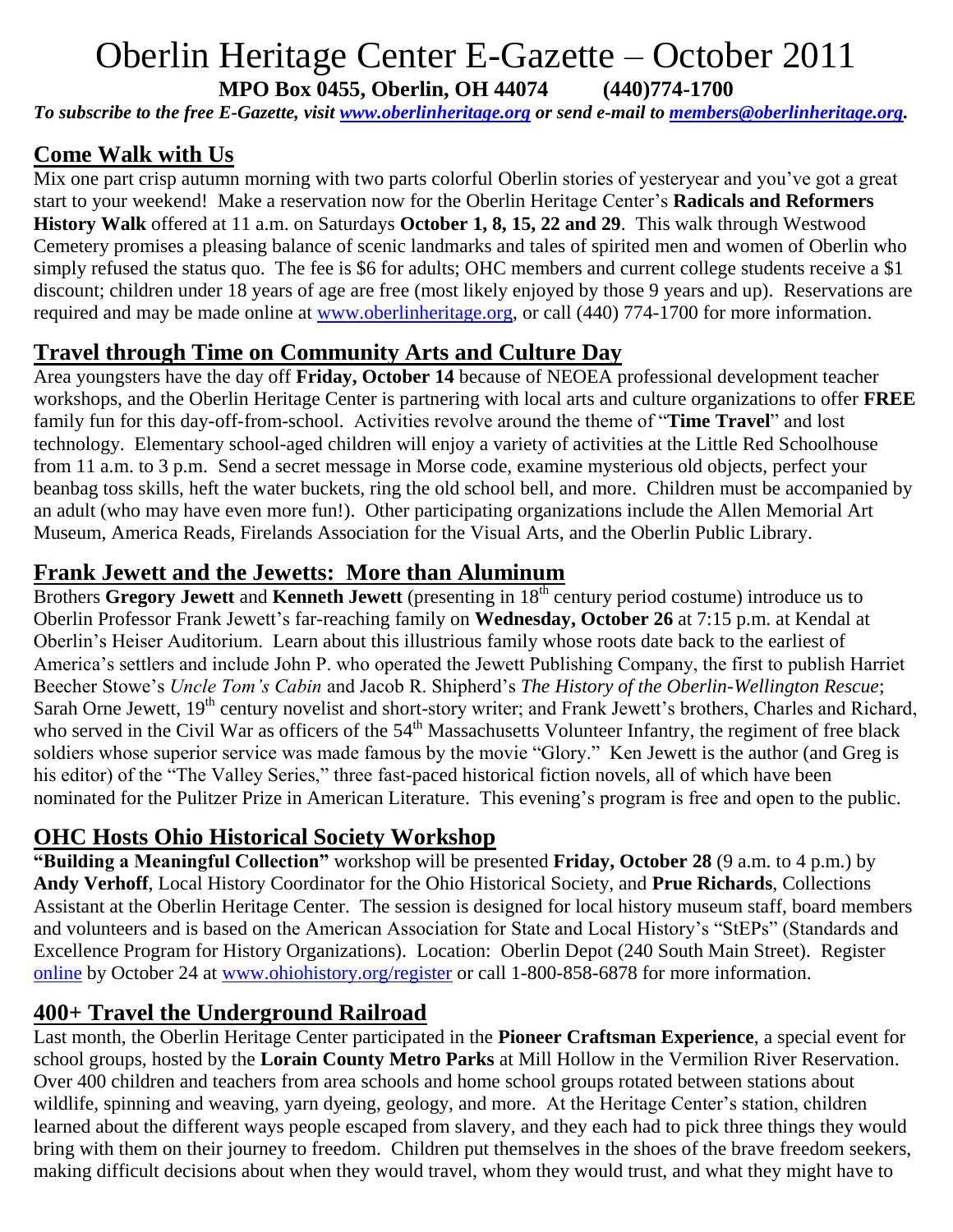leave behind. This was the second year that Museum Educator **Liz Schultz** and her team of volunteers took part in this fun and memorable day of learning.

#### **Welcome New Members**

The Oberlin Heritage Center extends a warm welcome to new members **Thomas Colon & Jennifer DeStefanis**, **Charles E. Dial** (North Olmsted), **Jeff & Bethany Hobbs**, **Frank Pease** (Bellevue, WA), and **Tom & Edie Wood** (all are from Oberlin unless indicated otherwise). Yes, Frank has a family connection to Oberlin's first settler **Peter Pindar Pease**; he is a descendant of the Alonzo Pease branch of the family. We've also been tickled to count among our members at one time or another more ties to historic Oberlin residents, including the extended **Jewett and Gulick** families (first owners of the Jewett House), the **Hubbard** family (second owners of the Jewett House), the **Tanner** and **Siddall** families (both of whom occupied the Monroe House), the **Cooley** and **Loftis** families (caretakers of our historic buildings before they were open to the public), the family of **Charles Martin Hall** (inventor), **Charles Grandison Finney** (evangelist and second President of Oberlin College), **John Copeland** (abolitionist and participant in John Brown's raid on Harper's Ferry), **Robert Edwin Gillett** (an Oberlin Covenant signer), and **Ellen Logan Connolly** (turn-of-the-century boarder at the Jewett House). If you know of other "historic connections" among our membership, do let us know! Meanwhile, if **you** are not yet a member and you like what the Oberlin Heritage Center does to preserve and share the community's nationally significant history, please join! Visit [www.oberlinheritage.org](http://www.oberlinheritage.org/) to join online or call (440) 774-1700 [\(members@oberlinheritage.org\)](mailto:members@oberlinheritage.org) to request a membership brochure be sent to you.

# **Annual Fund Campaign Needs Your Support!**

It's time for the once-a-year, end-of-the-year campaign for annual operating support at the Oberlin Heritage Center. Members are asked to make a one-time additional donation over and above their membership dues. Non-members are encouraged to contribute, too, and help the Heritage Center continue its good work to keep Oberlin's proud history alive. The Heritage Center's annual budget is about \$300,000, and much is accomplished with each and every dollar! **Please make a contribution today; gifts of any size are needed and appreciated**. Donate at<https://secure.oberlinheritage.org/donation.shtml> or mail your gift to the OHC Annual Fund, P.O. Box 0455, Oberlin, OH 44074. Thank you to **130 donors** who already have contributed **\$17,500** toward this year's goal of \$35,000. The Annual Fund campaign continues through December 31, 2011.

# **OHC Staff, Intern and Volunteer News**

**Bethany Pulsifer Hobbs** joined the staff last month as part-time Business Manager, replacing **Pat Holsworth**, who is retiring (save the date of Saturday afternoon, **November 19,** for an open reception at First Church in Oberlin to thank Pat Holsworth for ten-years as OHC's Financial Assistant). Bethany is a graduate of The Ohio State University and has extensive experience in accounting, financial recordkeeping, office management, and human resources, both in a non-profit academic setting and also in private enterprise. She is married to Jeff Hobbs, a long-time Oberlin resident, and mother to five-year-old Glenn. We're also pleased to announce the return of **Sue Meyer** to the front desk. Sue's part-time position is funded through Mature Services, Inc.

During the past 18 years, the Heritage Center has hosted **88** student interns, many of whom we remain in touch with yet today (for more, see the story that follows below). We welcome back this autumn fourth-year student intern, **Tim Krumreig** (of Oberlin), and third-year student intern, **Erin Swenson-Klatt** (Minneapolis, MN). Joining us this year are first-year students, **César Palacio** (Dallas, TX) and **Monica Monsalve** (Miami, FL), both of whom are Bonner Scholars, which means they have an especially strong commitment to community service as they pursue their college degrees. César plays several musical instruments and plans to double-major in clarinet performance and English, while Monica plans to major in Politics and History with an emphasis on Peace & Conflict Studies. **Roger Juntunen** and **Jane Spies** (Hubbard, OH) are a husband-and-wife team lending a hand this fall as graduate student interns in Youngstown State University's master's program in Historic Preservation.

Congratulations to **James Schmitt**, an Ohio University intern at the Heritage Center in the summer of 2010, who was just appointed to the editorial board on the *Ohio University Undergraduate Journal of History*. He invites any college students to submit a history paper for review and consideration for publication. Submission deadline is October15; guidelines can be found at [http://www.ohio.edu/history/undergraduate/journal.html.](http://www.ohio.edu/history/undergraduate/journal.html)